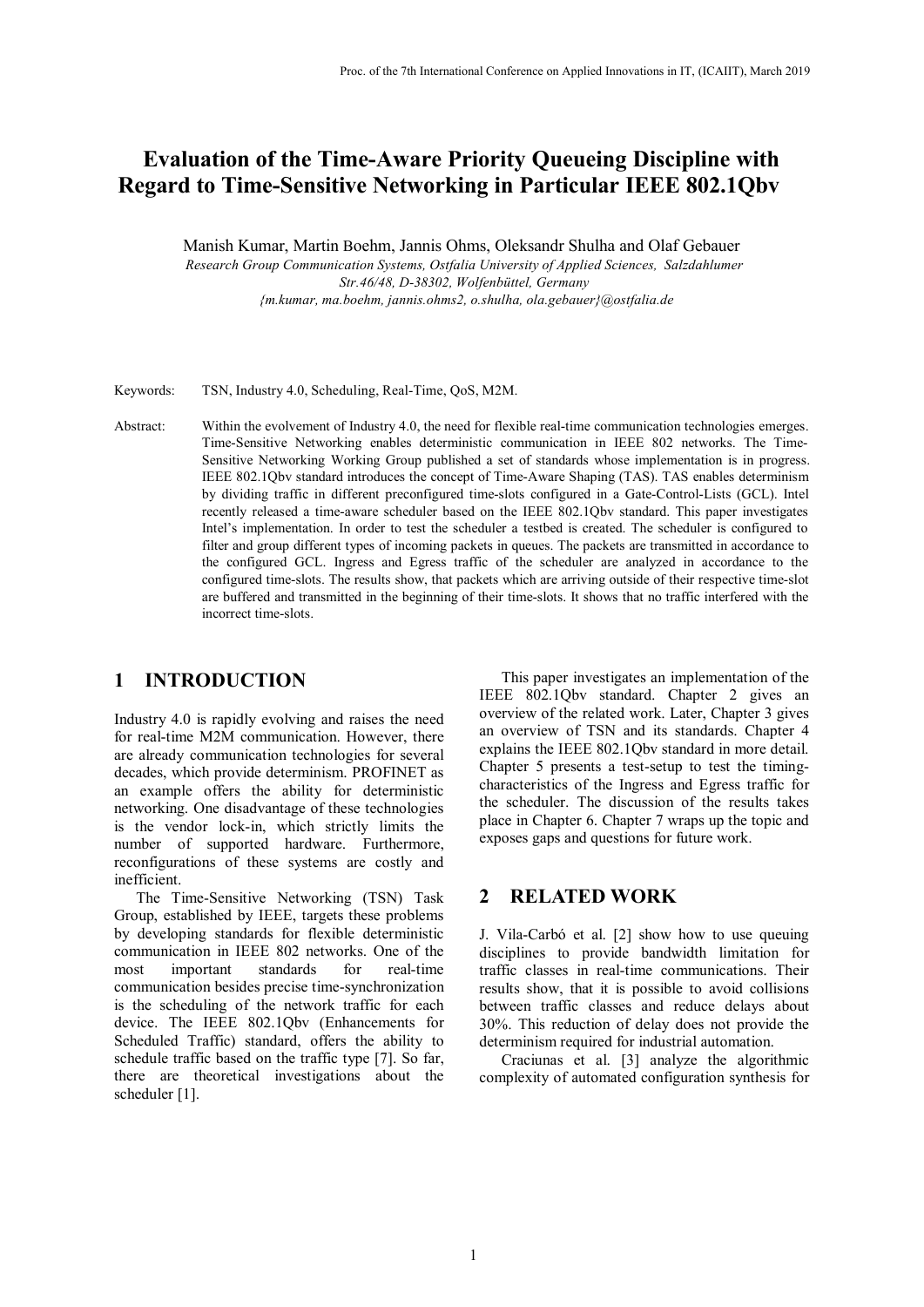TSN. Their results show, that the problem is NP complex. This opens the need for efficient heuristics.

In order to provide an auto configuration mechanism, all updates need to be timely synchronized to avoid unwanted network configuration states. This problem is addressed by Mizrahi et al. [\[4\].](#page--1-1) 

In [\[5\],](#page--1-2) Gutiérrez et al. propose MQPRIO as a queueing discipline for the Linux operating system. Their work focuses on the use of a patched Linux kernel, called Real-time Preemption patch (PREEMPT-RT), for real-time communication in robotic applications.

In order to communicate between a TSN and other communication systems, Böhm et al. [6] propose an architectural design for a gateway which connects TSN with Software-Defined Networking resp. OpenFlow. The gateway forwards packets between the networks while preserving the real-time capabilities of the TSN network. The scheduler examined in this paper is one of the main components described in their requirements.

This paper investigates an implementation of the IEEE 802.1Qbv standard for "Enhancements for Scheduled Traffic" [\[7\].](#page--1-3) The functionalities and preciseness of the time-aware scheduler will be examined.

## **3 TIME SENSITIVE NETWORKING**

In 2012, the Audio/Video Bridging Task Group which developed standards for time-synchronized low latency streaming services, renamed themselves to Time-Sensitive Networking Task Group. They focus on real-time communication through IEEE 802 networks and provide a set of standards. Depending on the case of application, multiple standards can be used together.

The combination of time synchronization (IEEE 802.1AS-Rev - Timing and Synchronization for Time-Sensitive Applications) and time-aware traffic shaping (IEEE 802.1Qbv - Enhancements for Scheduled Traffic) enables determinism, by processing different traffic types in their respective time-slots. Guard bands block time before each time slice to prevent conflicts of overlapping packets. Due to the waste of time for each guard band, where no traffic is allowed to be transmitted, they introduced Frame Preemption (IEEE802.1 Qbu - Frame Preemption) [10] to reduce the size of guard bands. This standard enables transmission of frames to be interrupted and later resumed.

TSN also offers the ability to reconfigure all network devices dynamically. As shown in [Figure 1,](#page-1-0) end devices can request the Centralized User Configuration (CUC) for their specific deterministic communication flow including packet size, frequency etc. (IEEE 802.1Qcc - Stream Reservation Protocol (SRP)) [8]. The Centralized Network

<span id="page-1-0"></span>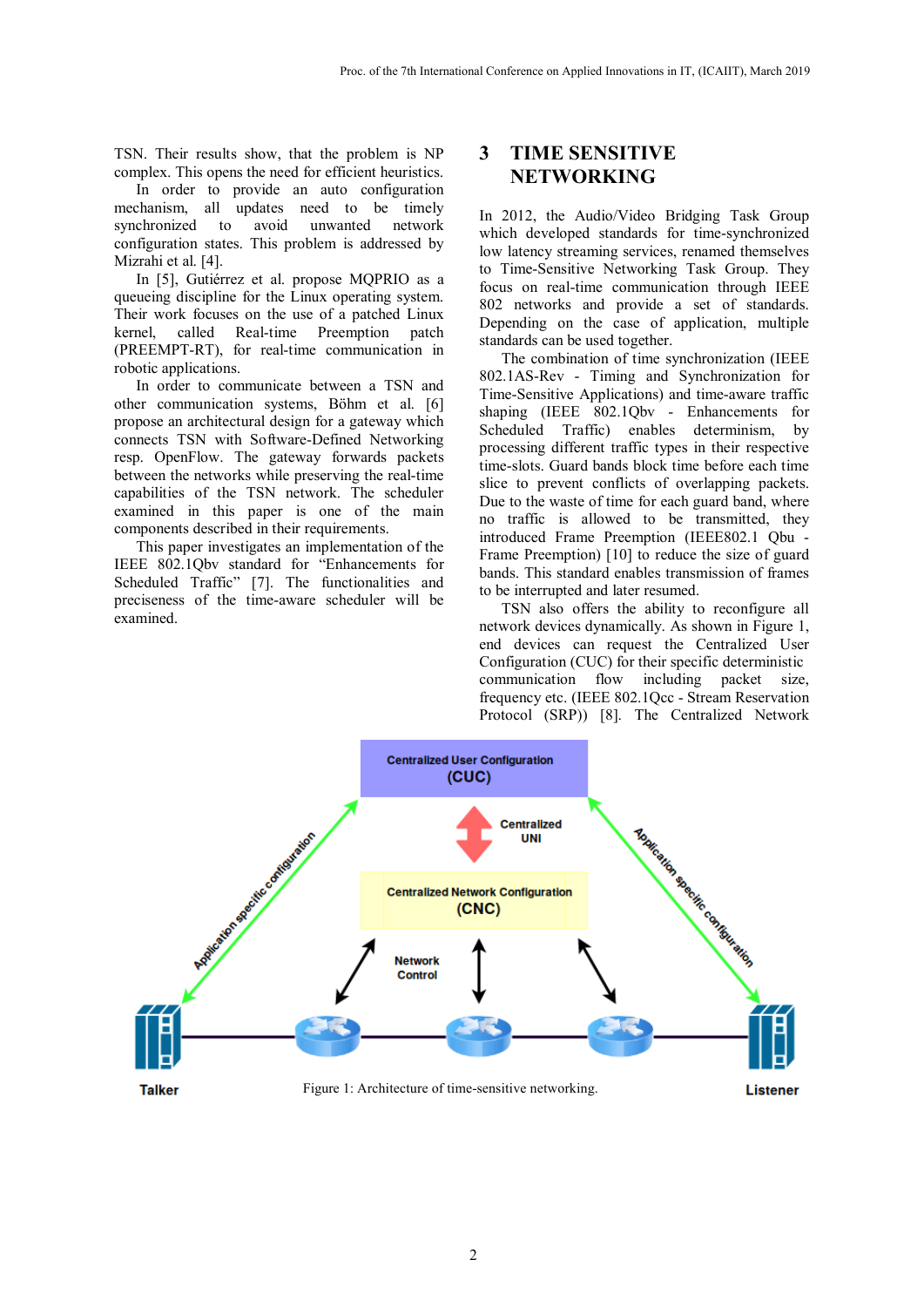Configuration (CNC) on the other side, which has a global view on the network, calculates configurations including time-slots size, VLAN to map traffic etc. Flow requests can also be rejected if resources are not sufficient. All devices get updated to the new configuration (IEEE 802.1Qcp - YANG Data Model) [9].

The majority of standards have been published. A few standards are not finalized yet. The next chapter introduces the IEEE 802.1Qbv TAS in detail.

#### **4 TIME-AWARE SHAPING**

The basic architecture of IEEE 802.1Qbv is visualized in [Figure 2.](#page-2-0) The time-aware shaper consists of 1 to 8 queues. Each queue has a transmission selection algorithm which selects the next packet transmitted from the queue. This can be a queueing disciplines like first-in, first-out (FIFO) or token bucket filter (TBF). The state of a gate can either be open or close, only open gates transmit packets. A time-aware gate opens and closes according to its configured time. The schedule of the gate states is specified in the GCL. Each entry of the list consists of a set of gate states and their duration. The entries are repeated cyclically. Furthermore, the standard requires another parameter called base-time which specifies when the execution of the GCL starts. This parameter is used to assure that each

device in a TSN network starts their schedule at the same time to avoid delays.

One open source implementation, developed by Intel, for the IEEE 802.1Qbv is called Time-Aware Priority (TAPRIO). It is a classful queueing discipline for the Linux Kernel. It timely opens and closes gates respective to the current entry of the GCL.

The next chapter shows the test-setup to test the functionality of the scheduler. Test-cases are presented.

#### **5 TEST-SETUP AND TEST-CASES**

This chapter introduces a test-setup as well as testcases for TAPRIO, an implementation of the IEEE 802.1Qbv standard.

The test-setup is visualized in [Figure .](#page--1-4) All systems are based on Ubuntu 18.04. TAPRIO is not part of the mainline Linux kernel. A custom version of the Kernel (GNU/Linux 4.19.0-rc5 x86\_64) has been compiled. The bridge is equipped with one Intel i210 Ethernet controller which provides hardware offloading and precise timestamping for the TAPRIO queueing discipline. The i210 controller is used as an egress port. The ingress and egress traffic of the bridge is mirrored by two hardware network taps and recorded in a measurement system using Wireshark. Based on the recorded traffic the bridge delay and the time



<span id="page-2-0"></span>Figure 2: Selection for transmission-gates.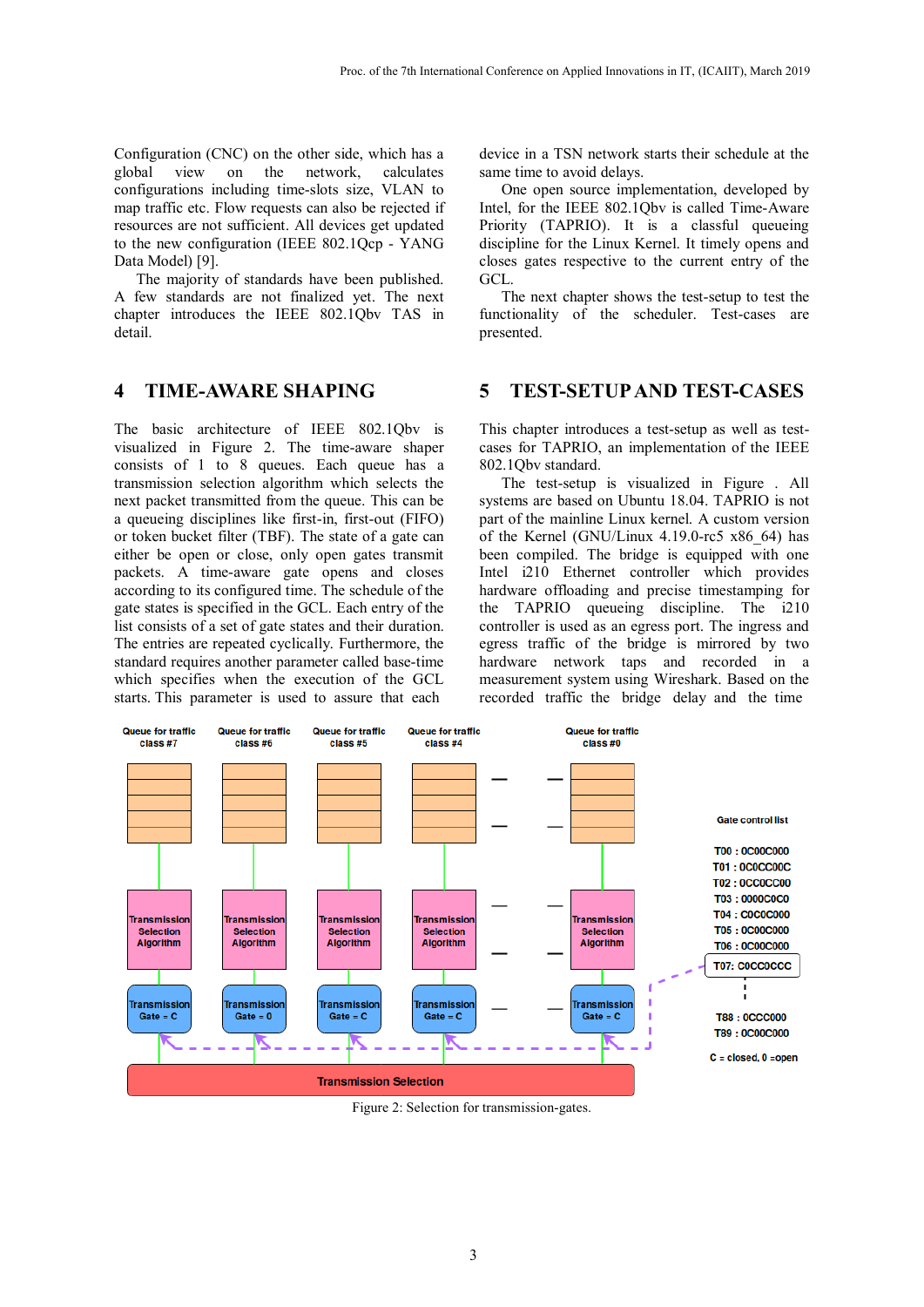

Figure 3: Test-setup for time-aware scheduling.

distribution of ingress/egress traffic is calculated. It has to be noted, that no real-time Linux like Linux RT or Industrial Linux has been used for the setup.

The Talker creates two UDP packets every 10 milliseconds. The packets use two different IP TOS values: 0x00 and 0x08. Each packet contains a unique number as payload for later mapping. The i210 controller supports four transmission queues while the test-cases use three time-slots for three different traffic classes. The configuration of TAPRIO, which is shown in Figure 4, consists of three queues  $Q_0$  -  $Q_2$ . Each queue is opened for 30 milliseconds starting with *Q0*. Traffic with a TOS value of  $0x00$  is assigned to  $Q_2$  and traffic with a TOS value of  $0x08$  is assigned to  $Q<sub>l</sub>$ . No traffic is assigned to  $Q_0$ , to make sure, that no traffic interferes with this queue and the respective slot always remains empty. The base-time parameter, which represents the starting point of the schedule, is configured to be a point in time in the near future.

| qualisc replace dev eth0 parent root handle 100 taprio |
|--------------------------------------------------------|
| num tc 3                                               |
| map 2 2 1 2 0 2 2 2 2 2 2 2 2 2 2 2 2                  |
| queues $1(0,0)$ $1(0,1)$ $2(0,2)$                      |
| base-time \$BASE TIME                                  |
| sched-entry S 01 30000000                              |
| sched-entry S 02 30000000                              |
| sched-entry S 04 30000000                              |
| clockid CLOCK REALTIME                                 |

Figure 4: Configuration of the time-aware priority queueing discipline.

The setup helps to determine if the timing characteristics of the GCL parameters of the TAPRIO queueing disciplines works properly. It measures packets before and after they are scheduled to calculate the delay between both points. This shows the distribution of processing plus waiting

time for each packet. The captured egress packets show, if they are transmitted in their respective timeslots.

### **6 DISCUSSION OF THE RESULTS**

This chapter discusses the results of the test-cases presented in the previous chapter.

The ingress time of each packet is visualized in Figure 5. Each colored dot represents a packet. Two packets enter the bridge every ten milliseconds with two different TOS fields. The x-axis shows the unique packet number of each packet while the y-axis shows the arrival time of the packets. It shows, that there is a linear rise of unscheduled incoming packets over time.



Figure 5: Ingress traffic with two TOS felds over time.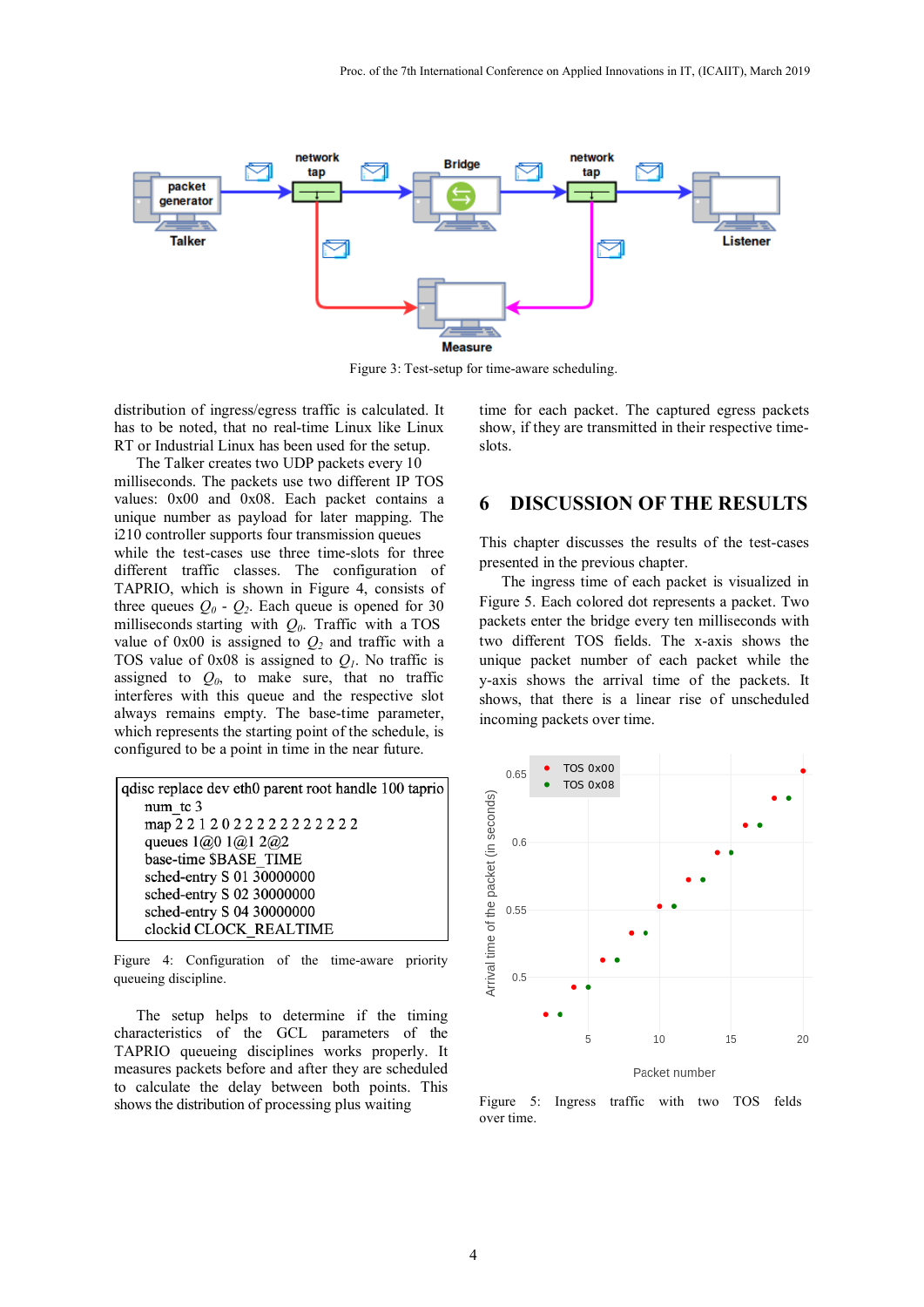Figure 6 shows the egress time of each packet. The axes are the same as in Figure 5. In the graph, each horizontal line represents the start of a new time-slot. The grey highlighted region represents an unused time-slot.

Both, the green area as well as the red area, always start sending packet immediately after their time-slot starts. The traffic, which is not sent directly in the time-slot, is buffered and sent when the next allocated time-slot starts. In the graph, linear sequences of packets show the transmission of buffered packets. Packets which arrive in their respective time-slot are transferred directly, which can be seen between the horizontal lines. The graph also shows that no packet gets transmitted outside of the appropriate time-slots.



Figure 6: TOS based prioritized egress scheduled traffic with 3 time-slots.

The difference between egress and ingress time is visualized in Figure 7. It shows the amount of time each packet spends in the scheduled bridge. Since there are three slots with 30 milliseconds timewindow each, the upper bound delay of the bridge should be maximum 60 milliseconds due to a maximum buffer time of two slots. This assumption can be validated by Figure 7.



Figure 7: Distribution of the delta (difference between ingress- and egress-time of the traffic).

# **7 CONCLUSION AND FUTURE WORK**

The results presented in this paper show, that the implementation of the IEEE 802.1Qbv scheduler works as expected. This has been validated with a test-setup by analyzing the traffic before and after is has been scheduled. It shows, that different traffic classes never interfere with the wrong time-slots. It also shows that packets, which arrived outside of their time-slots are buffered and processed as soon as their time-slots begin.

There are a few things which should be noted. Real-time traffic should be sent in their respective time-slot to avoid waiting time in the buffer. In this case, the Talker needs to be time-aware too. Due to the usage of a buffer, there is a possibility that the buffer is overfilled with packets. This can be a huge security risk.

Another topic, which is not mentioned in the standard is the assignment of queues for timesynchronization traffic. The impact of scheduled time-synchronization packets should be investigated in the future.

#### **ACKNOWLEDGMENTS**

This work was partly funded by the Ministry for Science and Culture of Lower Saxony as a part of the research project SecuRIn (VWZN3224) and the